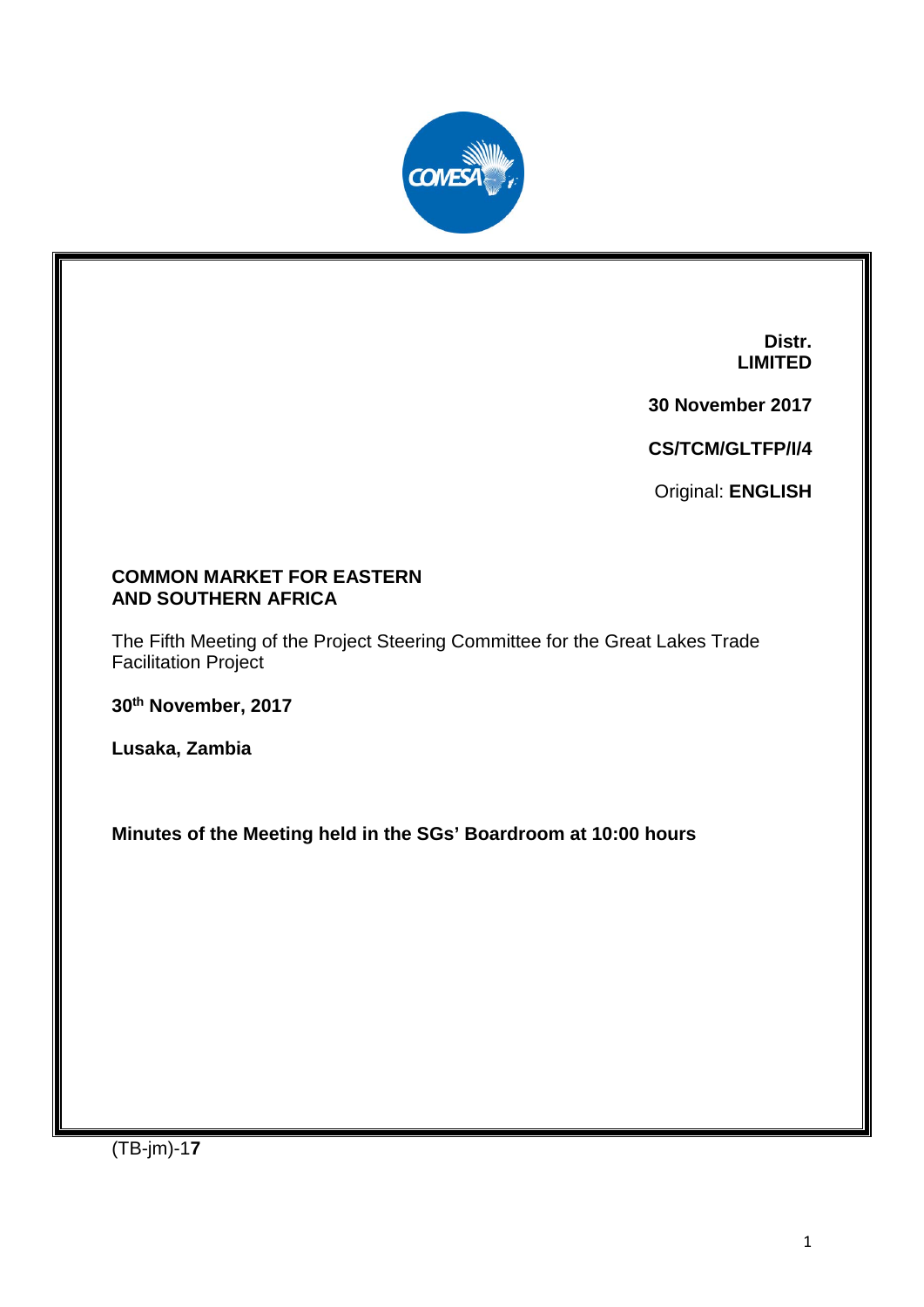### **Members Present**

- 1. Mr. Clement Kanyama, Director, Finance, Chair
- 2. Ms. Lanka Dorby, Director, IT
- 3. Mr. Wilson Chizebuka, Statistics
- 4. Mr. Mwangi Gakunga, Head of Corporate Communication
- 5. Mr. Zerezghi Kidane, OiC, Trade and Customs
- 6. Mr Adrien Ndayisaba, Coordinator, Trading for Peace
- 7. Mr. Thomas Barasa, Project Coordinator
- 8. Ms. Joyce Mutale, Procurement Specialist
- 9. Mrs Joyce Kamau, Human Resources Expert
- 10.Mr. Rajub Neetyanand, Project Accountant
- 11.Mr. Willis Osemo, GLTFP Web Developer
- 12.Ms. Cissy Kirambaire, M & E Expert
- 13.Mr. Tasara Muzorori, Senior Trade Officer

### **Meeting Agenda**

#### **The agenda for the meeting was as follows:**

- 1) Welcoming remarks by the Chair;
- 2) Adoption of Agenda;
- 3) Review of the previous minutes and matters arising;
- 4) Summary Progress Report on Implementation of 2017 GLTFP Work Plan;
- 5) GLTFP Disbursement & Expenditure Report for 2017
- 6) Updated GLTFP Procurement Plan for 2017
- 7) Updated GLTFP Procurement Report as at 24 November 2017
- 8) Draft GLTFP 2018 Work Programme and Budget Estimates;
- 9) Issues raised by the Bank on Efficiency in the use of Funds
- 10) Preparation for the Bank Supervision Mission on 4<sup>th</sup> December 2017 and RCC meeting in Kigali, Rwanda on 14-15 December 2017;
- 11) Any other business

#### **1. Welcoming remarks by the Chair**

The Director of Finance, Mr Clement Kanyama who chaired the meeting on behalf of the Assistant Secretary General for Programmes, Ambassador Dr. Kipyego Cheluget, welcomed every one to the meeting and proposed that agenda no 9: Issues raised by the Bank on Efficiency in the use of Funds be given priority since he had other urgent engagements and would not stay for the entire duration of the meeting. He pointed out that the issues raised by the World Bank were important and noted that COMESA as an international institution conducts its financial management based on the principles of economy, efficiency and effectiveness.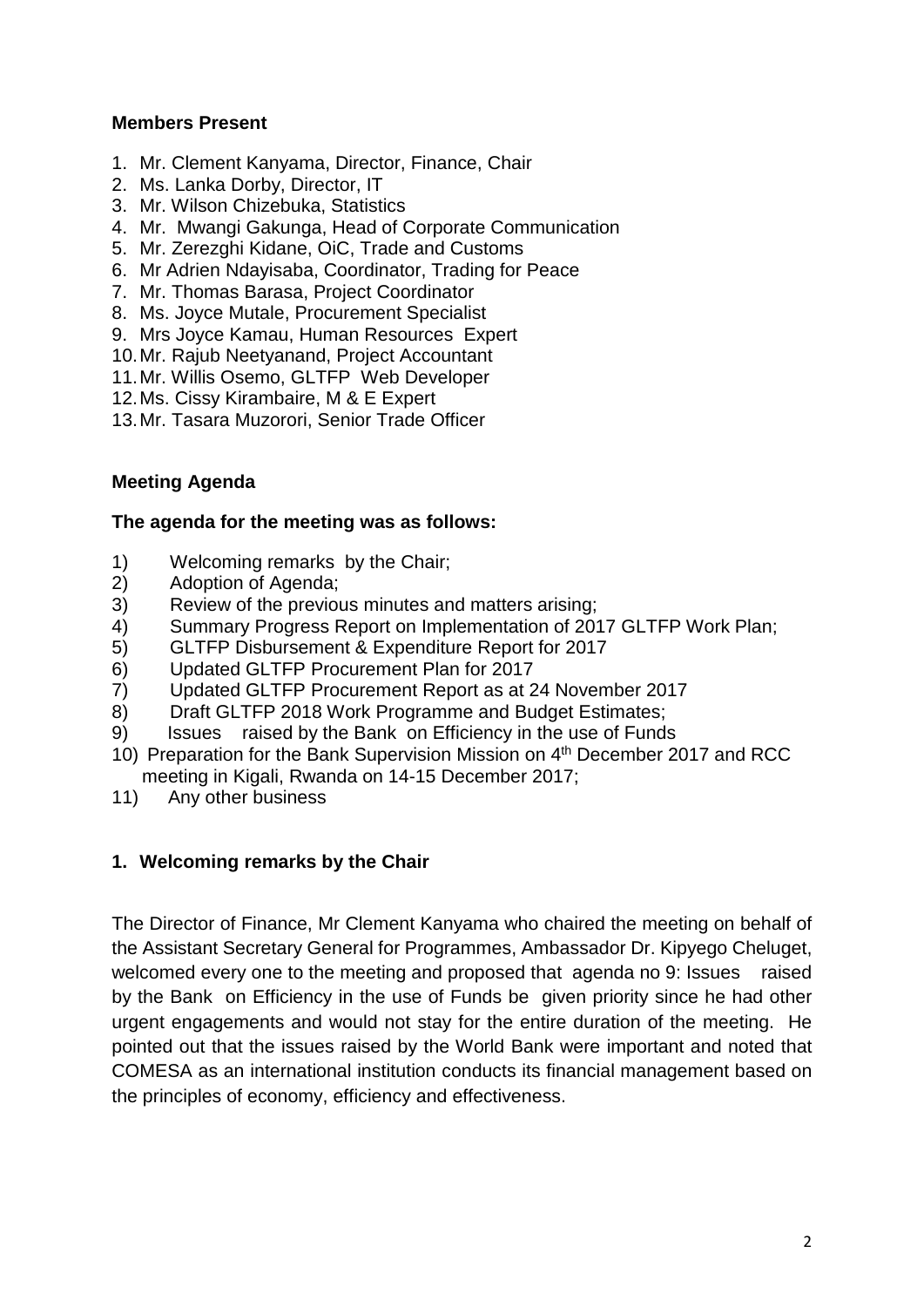# **2. Adoption of the Agenda**

The meeting adopted its agenda as stated above without amendments.

### **3. Review of the Previous Minutes and Matters Arising**

There were no substantial matters arising from the previous minutes except a few editorials in the attendance list due to misspelling of some names

### **4. Summary Progress Report on Implementation of 2017 GLTFP Work Plan;**

The project Coordinator presented a summary of project progress as at 30<sup>th</sup> November 2017 and indicated that detailed quarterly reports had been circulated at the end of every quarter. Members of the PSC reviewed all the activities implemented and requested that certain sections of the report required updating. They also pointed out that activities that are on-going should not be reported as completed. The project Website Developer presented the GLTFP Website to the PSC members, and showed the uploaded information on the recently concluded training of Trade Information Desk Officers (TIDOs) held at the COMESA Secretariat in Lusaka, Zambia.

## **5) GLTFP Disbursement & Expenditure Report for 2017**

The PSC noted the improvement in expenditure of funds especially in the third and fourth quarters although the overall expenditure compared to disbursed funds was still low. Out of the total budget, an amount of US\$ 1,241,244 was planned for implementation of activities for the period January to September 2017. The actual expenditure for first nine months of 2017 amounts to US\$ 512,476.35 which represents a consumption rate of 41.3% for the period under review.

## 6) **Updated GLTFP Procurement Plan for 2017 and Updated GLTFP Procurement Report as at 24 November 2017**

The project Procurement Expert presented both the Updated Procurement plan for 2017 as well as the Procurement report for the same period.

The PSC noted delays in implementation of certain activities, especially the ones related to development of training modules for Training of Trainers and delivery of the actual training. Also delayed was the development of the Project's Communication and Advocacy Strategy. It was also noted that quite a number of procurement tasks had been completed,

It was agreed that there is need to start the procurement of the 10 tablets and IT would provide the Specificiations to the project Procurement Expert. The PSC also raised the concern about the variation between the amounts budgeted for and actually spent where there were cases of over-expenditure and in others under expenditure and called for improved planning and execution of the procurement plan in order to minimize such variations.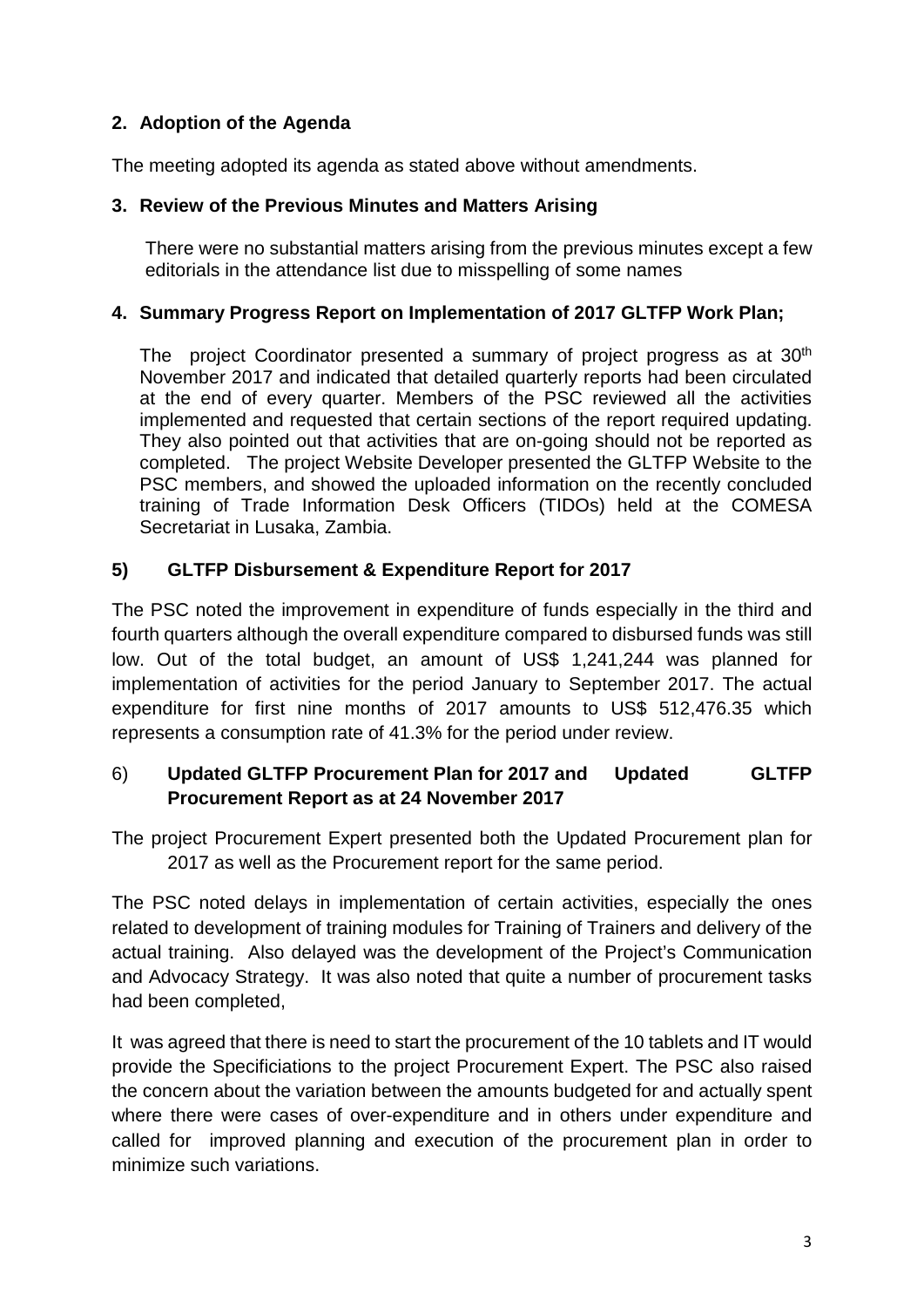# **8) Draft GLTFP 2018 Work Programme and Budget Estimates**

Members of the PSC scrutinised the draft work programme and budget and identified additional activities, for example, holding of bilateral meetings on the Simplified Trade Regime (STR) in the three countries at technical and ministerial levels. Other activities related to gender mainstreaming whereby a number of meetings were proposed and included in the revised work plan and budget. Some activities were also rescheduled and aligned with the relevant Divisions that will lead in the implementation.

# **9) Issues raised by the Bank on Efficiency in the use of Funds**

The Project Accountant presented a summary of issues raised by the Bank on efficient use of project funds and proposed recommendations/options and pointed out that the issues being raised by the Bank also featured in other donor funded projects. The Chairman noted that the concerns raised by the Bank were valid and pointed out that in deed, COMESA as a leading regional/international organisation was operating on the key principles of economy, efficiency and effectiveness in the management of funds. The three main concerns raised by the Bank and the proposed solutions were as follows:

a) GLTFP should review and explore cost efficiencies for supporting implementation of activities so as the cost incurred reflect to actual on the ground. The PSC agreed that hence forth, for delegates, COMESA would meet all costs including full board accommodation and pay an out of pocket allowance of USD 40.00 which is within COMESA 's financial rules and regulations.

b) World Bank Group noted that considerable resources are being spent on DSA and air fares for COMESA staff participating in the implementation of activity. GLTFP should rationalize participation based on staff who will add value as regards to implementation of activities. The PSC agreed that participation of COMESA Staff in GLTFP activities would be based on the expected contribution of the staff in attaining the activities' objectives and outputs.

c) World Bank Group had proposed the transfer of financial resources to project Member States for implementation of activity to save on costs incurred by the project accountant in servicing meetings in project countries. The PSC agreed that whereas maintaining the current COMESA practice is preferred, there was need to explore further options that could lead to more efficiency in use of project funds. They recommended a meeting of finance/project experts to explore the matter. These would be discussed with the Bank during the Supervision Mission planned for 4<sup>th</sup> December 2017 in Lusaka, Zambia.

# **10) Preparation for the Bank Supervision Mission on 4th December 2017 and RCC meeting in Kigali, Rwanda on 14-15 December 2017**